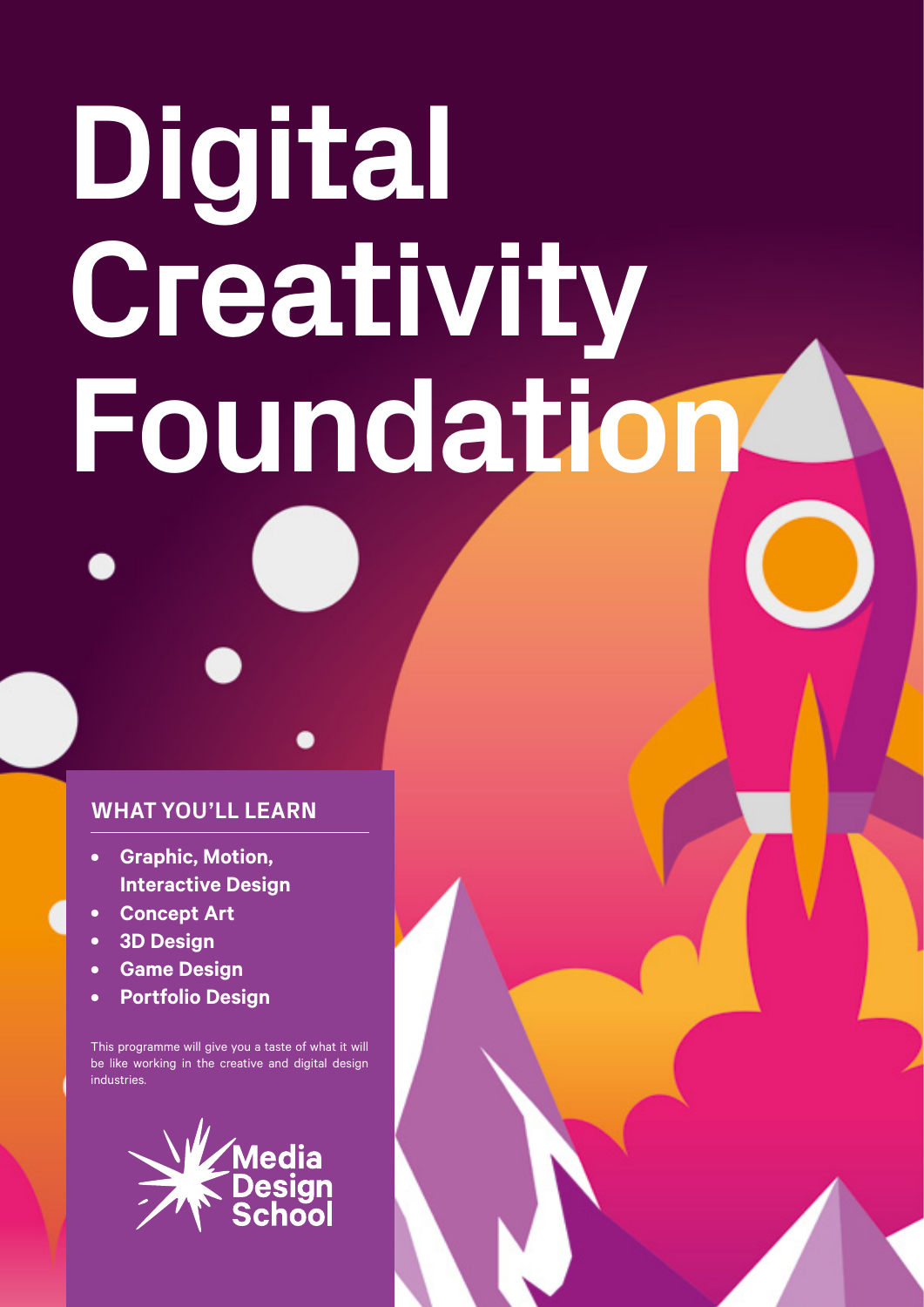# **Elijah Fuamatu**

### **Graduated Digital Creativity Foundation in 2020**

#### *What do you enjoy most about studying at MDS?*

I enjoy learning new things about how the film industry works as well as how certain things are made through visual effects.

*What advice do you have for students wanting to study to MDS?* I would highly recommend the Digital Creativity Foundation programme because as a former student of the one-year course, I can say with confidence that it helped a lot with my transition into my degree programme. I would also say to newcomers to open-up their minds to thinking imaginatively and creatively.

*What were some of the initial challenges that you faced when you entered your study?* I found that I limited myself to what I know and now I keep an open mind to different ideas. I also didn't have certain equipment of my own but luckily the campus had some I could use during my studies.

*What support has helped you during your time at MDS so far?* During lockdown I was given an Apple iMac to use from home which helped a lot considering I had no other means doing the work from home.

*What do you hope to do once you finish your studies?* I hope to be a full time 3D Visual Effects Artist working for Weta Workshop, and from there, explore working for other big film companies.

**Digital Creativity Foundation** Digital Creativity Foundatio



You'll be working in a studio-like environment and you'll become accustomed to deadlines, managing and collaborating on projects, and presenting your ideas in front of an audience.

Whether you aspire to work in game art and development, post production and visual effects for film, animation, or the fields of graphic, motion, or web and mobile design, the Digital Creativity Foundation Programme aims to prepare school leavers (or adult learners who can demonstrate introductory skills and experience in design) for Media Design School's Bachelor degree programmes or for employment in entry level roles in the creative industries.

> Media Design School is an Adobe Creative Campus which comes with a variety of incredible benefits for our students including your own Adobe Creative Cloud Pro license for the duration of your studies!



## **WHY CHOOSE THE DIGITAL CREATIVITY FOUNDATION PROGRAMME?**

If you are interested in becoming part of the creative and digital arts community, but you're not sure which degree would suit you best, our Foundation Programme is a great way to discover which career in creative or digital design is for you. In just one year, you'll develop a diverse range of creative skills, coming away with an industrystandard portfolio, CV, and cover letter, which you can use to apply for entry into our Bachelor programmes or for job opportunities in the creative industries.

# **HOW IS IT STRUCTURED?**

The Digital Creativity Foundation Programme of Study comprises two certificates: the New Zealand Certificate in Arts and Design and the New Zealand Certificate in Digital Media and Design.

Each certificate is worth 60 credits and contributes to the completion of the overall programme.

## **ENTRY REQUIREMENTS**

All applicants need to provide: NCEA Level 2 (or International equivalent); Candidates without NCEA Level 2 (or international equivalent) will be assessed by the Programme Co-ordinator